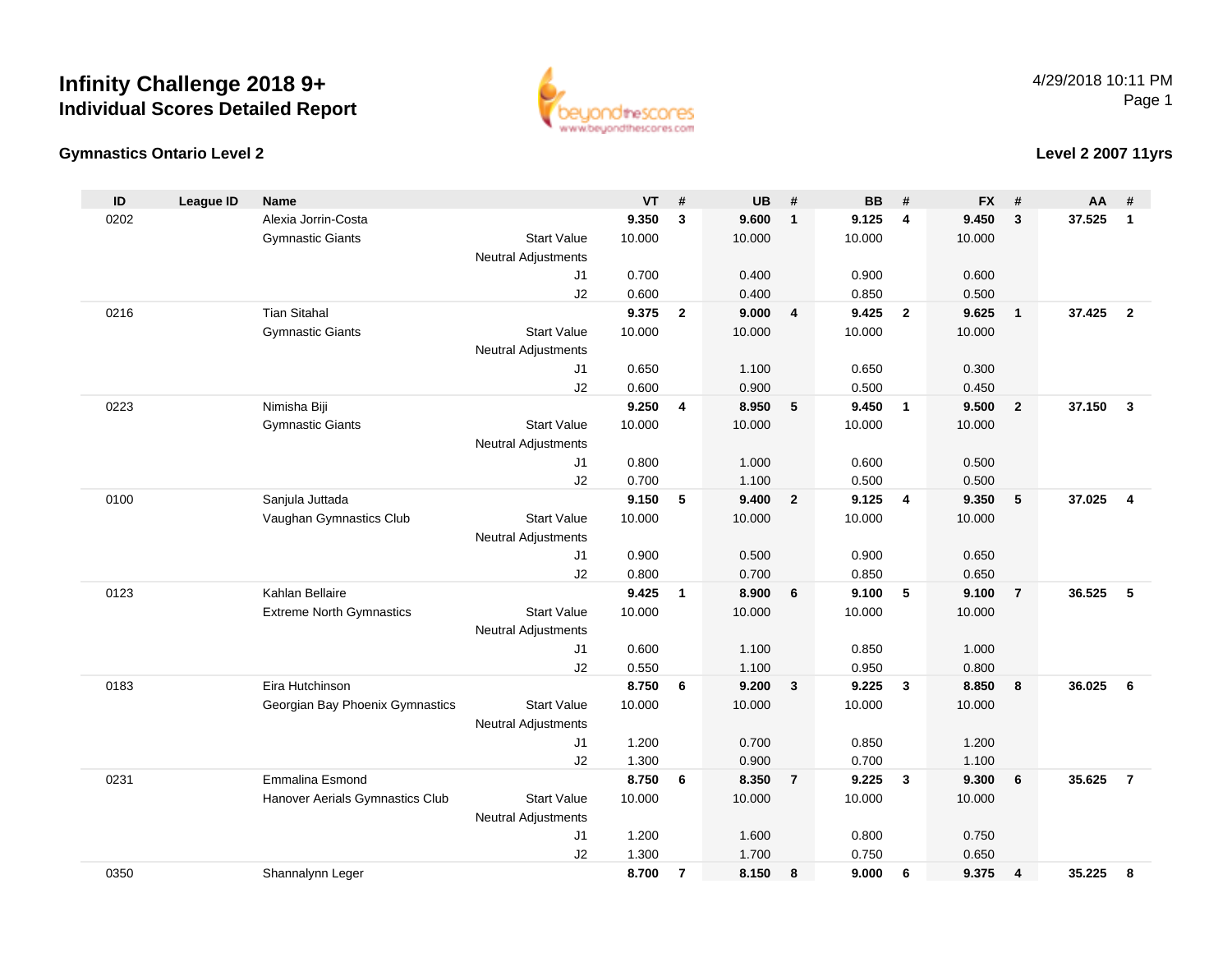

#### 4/29/2018 10:11 PMPage 2

| <b>Extreme North Gymnastics</b> | <b>Start Value</b>         | 10.000 | 10.000 | 10.000 | 10.000 |
|---------------------------------|----------------------------|--------|--------|--------|--------|
|                                 | <b>Neutral Adjustments</b> |        |        |        |        |
|                                 |                            | .400   | 1.800  | .050   | 0.750  |
|                                 | J2                         | .200   | 1.900  | 0.950  | 0.500  |

#### **Gymnastics Ontario Level 2**

**Level 2 2006 12yrs+**

| ID   | League ID | <b>Name</b>                     |                            | <b>VT</b> | #            | <b>UB</b> | #              | <b>BB</b> | #                       | <b>FX</b> | #              | <b>AA</b> | #              |
|------|-----------|---------------------------------|----------------------------|-----------|--------------|-----------|----------------|-----------|-------------------------|-----------|----------------|-----------|----------------|
| 0055 |           | Savannah Green                  |                            | 9.200     | $\mathbf{2}$ | 9.650     | $\mathbf{1}$   | 9.575     | $\overline{1}$          | 9.500     | $\mathbf{1}$   | 37.925    | $\mathbf{1}$   |
|      |           | <b>Guelph Saultos</b>           | <b>Start Value</b>         | 10.000    |              | 10.000    |                | 10.000    |                         | 10.000    |                |           |                |
|      |           |                                 | Neutral Adjustments        |           |              |           |                |           |                         |           |                |           |                |
|      |           |                                 | J1                         | 0.800     |              | 0.300     |                | 0.500     |                         | 0.550     |                |           |                |
|      |           |                                 | J2                         | 0.800     |              | 0.400     |                | 0.350     |                         | 0.450     |                |           |                |
| 0228 |           | Anuradha Marwaha                |                            | 9.000     | 3            | 9.200     | $\overline{2}$ | 9.150     | $\overline{\mathbf{2}}$ | 9.150     | $\overline{4}$ | 36.500    | $\overline{2}$ |
|      |           | <b>Gymnastic Giants</b>         | <b>Start Value</b>         | 10.000    |              | 10.000    |                | 10.000    |                         | 10.000    |                |           |                |
|      |           |                                 | <b>Neutral Adjustments</b> |           |              |           |                | $-0.100$  |                         |           |                |           |                |
|      |           |                                 | J1                         | 0.900     |              | 0.700     |                | 0.850     |                         | 0.850     |                |           |                |
|      |           |                                 | J2                         | 1.100     |              | 0.900     |                | 0.650     |                         | 0.850     |                |           |                |
| 0124 |           | Alexis Lukoff                   |                            | 9.350     | $\mathbf{1}$ | 9.050     | $\mathbf{3}$   | 8.975     | $\overline{4}$          | 9.000     | 5              | 36.375    | $\mathbf{3}$   |
|      |           | <b>Extreme North Gymnastics</b> | <b>Start Value</b>         | 10.000    |              | 10.000    |                | 10.000    |                         | 10.000    |                |           |                |
|      |           |                                 | Neutral Adjustments        |           |              |           |                |           |                         |           |                |           |                |
|      |           |                                 | J1                         | 0.700     |              | 0.900     |                | 0.950     |                         | 1.000     |                |           |                |
|      |           |                                 | J2                         | 0.600     |              | 1.000     |                | 1.100     |                         | 1.000     |                |           |                |
| 0125 |           | <b>Madison Bosworth</b>         |                            | 8.800     | 4            | 9.200     | $\overline{2}$ | 9.000     | $\overline{\mathbf{3}}$ | 9.375     | $\mathbf{3}$   | 36.375    | $\mathbf{3}$   |
|      |           | <b>Extreme North Gymnastics</b> | <b>Start Value</b>         | 10.000    |              | 10.000    |                | 10.000    |                         | 10.000    |                |           |                |
|      |           |                                 | Neutral Adjustments        |           |              |           |                |           |                         |           |                |           |                |
|      |           |                                 | J1                         | 1.300     |              | 0.800     |                | 1.100     |                         | 0.550     |                |           |                |
|      |           |                                 | J2                         | 1.100     |              | 0.800     |                | 0.900     |                         | 0.700     |                |           |                |
| 0127 |           | Adele Lefebre                   |                            | 8.800     | 4            | 9.000     | $\overline{4}$ | 9.000     | $\mathbf{3}$            | 9.400     | $\overline{2}$ | 36.200    | $\overline{4}$ |
|      |           | <b>Extreme North Gymnastics</b> | <b>Start Value</b>         | 10.000    |              | 10.000    |                | 10.000    |                         | 10.000    |                |           |                |
|      |           |                                 | <b>Neutral Adjustments</b> |           |              |           |                |           |                         |           |                |           |                |
|      |           |                                 | J1                         | 1.100     |              | 1.000     |                | 1.100     |                         | 0.650     |                |           |                |
|      |           |                                 | J2                         | 1.300     |              | 1.000     |                | 0.900     |                         | 0.550     |                |           |                |
| 0126 |           | <b>Brianne Deault</b>           |                            | 8.775     | 5            | 8.400     | 6              | 8.625     | 5                       | 9.000     | 5              | 34.800    | 5              |
|      |           | <b>Extreme North Gymnastics</b> | <b>Start Value</b>         | 10.000    |              | 10.000    |                | 10.000    |                         | 10.000    |                |           |                |
|      |           |                                 | Neutral Adjustments        |           |              |           |                |           |                         |           |                |           |                |
|      |           |                                 | J1                         | 1.300     |              | 1.700     |                | 1.350     |                         | 1.000     |                |           |                |
|      |           |                                 | J2                         | 1.150     |              | 1.500     |                | 1.400     |                         | 1.000     |                |           |                |
| 0207 |           | Angelique Yetming               |                            | 8.750     | 6            | 8.675     | 5              | 8.250     | 6                       | 8.675     | 6              | 34.350    | 6              |
|      |           |                                 |                            |           |              |           |                |           |                         |           |                |           |                |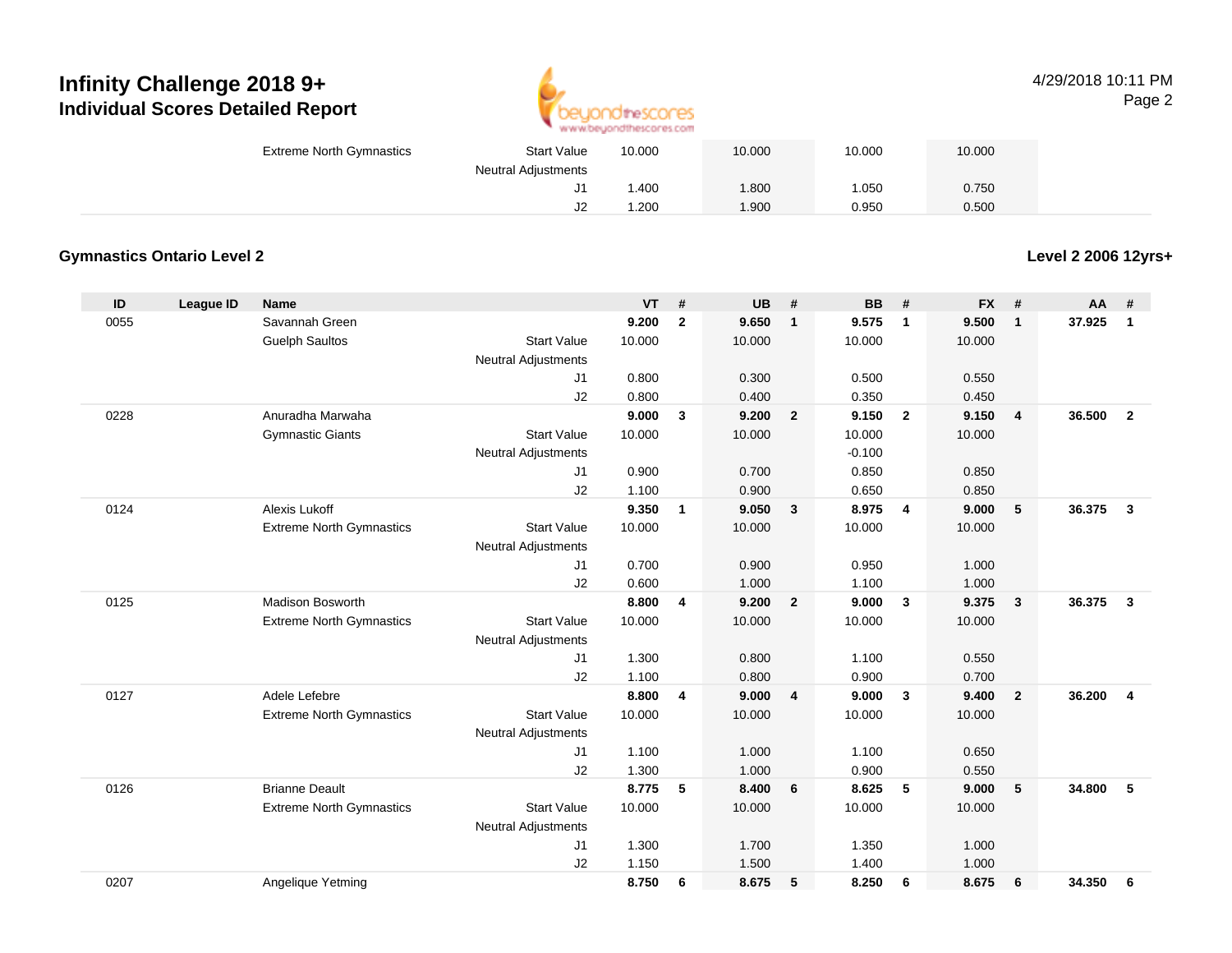

4/29/2018 10:11 PMPage 3

|      | <b>Gymnastic Giants</b>     | <b>Start Value</b><br><b>Neutral Adjustments</b> | 10.000 | 10.000  | 10.000<br>$-0.100$ |    | 10.000 |        |  |
|------|-----------------------------|--------------------------------------------------|--------|---------|--------------------|----|--------|--------|--|
|      |                             | J1                                               | .200   | 1.200   | 1.600              |    | 1.250  |        |  |
|      |                             | J2                                               | .300   | 1.450   | 1.700              |    | 1.400  |        |  |
| 0344 | Payton Abraham              |                                                  | 8.700  | 8.150 7 | 8.625              | -5 | 8.225  | 33.700 |  |
|      | <b>Timiskaming Tumblers</b> | <b>Start Value</b>                               | 10.000 | 10.000  | 10.000             |    | 10.000 |        |  |
|      |                             | <b>Neutral Adjustments</b>                       |        |         |                    |    |        |        |  |
|      |                             | J1                                               | .200   | 1.800   | 1.400              |    | 1.700  |        |  |
|      |                             | J2                                               | 1.400  | 1.900   | 1.350              |    | 1.850  |        |  |

#### **Gymnastics Ontario Level 2**

| ID   | League ID | <b>Name</b>                     |                            | <b>VT</b> | #              | <b>UB</b> | #                       | <b>BB</b> | #              | <b>FX</b> | #              | <b>AA</b> | #              |
|------|-----------|---------------------------------|----------------------------|-----------|----------------|-----------|-------------------------|-----------|----------------|-----------|----------------|-----------|----------------|
| 0229 |           | Baani Kamboj                    |                            | 9.550     | 1              | 9.450     | $\overline{2}$          | 9.575     | $\mathbf 1$    | 9.750     | $\mathbf{1}$   | 38.325    | 1              |
|      |           | <b>Gymnastic Giants</b>         | <b>Start Value</b>         | 10.000    |                | 10.000    |                         | 10.000    |                | 10.000    |                |           |                |
|      |           |                                 | <b>Neutral Adjustments</b> |           |                |           |                         | $-0.100$  |                |           |                |           |                |
|      |           |                                 | J1                         | 0.500     |                | 0.500     |                         | 0.400     |                | 0.250     |                |           |                |
|      |           |                                 | J2                         | 0.400     |                | 0.600     |                         | 0.250     |                | 0.250     |                |           |                |
| 0081 |           | Daniella Hartman                |                            | 8.700     | $\overline{4}$ | 9.675     | $\overline{1}$          | 9.350     | $\overline{2}$ | 9.600     | $\overline{2}$ | 37.325    | $\overline{2}$ |
|      |           | Vaughan Gymnastics Club         | <b>Start Value</b>         | 10.000    |                | 10.000    |                         | 10.000    |                | 10.000    |                |           |                |
|      |           |                                 | <b>Neutral Adjustments</b> |           |                |           |                         |           |                |           |                |           |                |
|      |           |                                 | J1                         | 1.400     |                | 0.300     |                         | 0.700     |                | 0.400     |                |           |                |
|      |           |                                 | J2                         | 1.200     |                | 0.350     |                         | 0.600     |                | 0.400     |                |           |                |
| 0120 |           | Tija Peura                      |                            | 8.900     | $\overline{2}$ | 9.225     | 5                       | 9.250     | $\mathbf{3}$   | 9.225     | $\mathbf{3}$   | 36.600    | $\mathbf{3}$   |
|      |           | <b>Extreme North Gymnastics</b> | <b>Start Value</b>         | 10.000    |                | 10.000    |                         | 10.000    |                | 10.000    |                |           |                |
|      |           |                                 | <b>Neutral Adjustments</b> |           |                |           |                         |           |                |           |                |           |                |
|      |           |                                 | J1                         | 1.000     |                | 0.700     |                         | 0.750     |                | 0.700     |                |           |                |
|      |           |                                 | J2                         | 1.200     |                | 0.850     |                         | 0.750     |                | 0.850     |                |           |                |
| 0332 |           | Jessica Bromberg                |                            | 8.725     | 3              | 9.300     | $\overline{\mathbf{3}}$ | 8.950     | $\overline{4}$ | 9.050     | $\overline{4}$ | 36.025    | 4              |
|      |           | Vaughan Gymnastics Club         | <b>Start Value</b>         | 10.000    |                | 10.000    |                         | 10.000    |                | 10.000    |                |           |                |
|      |           |                                 | <b>Neutral Adjustments</b> |           |                |           |                         |           |                |           |                |           |                |
|      |           |                                 | J1                         | 1.250     |                | 0.700     |                         | 1.200     |                | 0.900     |                |           |                |
|      |           |                                 | J2                         | 1.300     |                | 0.700     |                         | 0.900     |                | 1.000     |                |           |                |
| 0121 |           | Oceane Drapeau                  |                            | 8.450     | 5              | 9.250     | $\overline{4}$          | 8.600     | 5              | 8.925     | 5              | 35.225    | 5              |
|      |           | <b>Extreme North Gymnastics</b> | <b>Start Value</b>         | 10.000    |                | 10.000    |                         | 10.000    |                | 10.000    |                |           |                |
|      |           |                                 | <b>Neutral Adjustments</b> |           |                |           |                         |           |                |           |                |           |                |
|      |           |                                 | J <sub>1</sub>             | 1.500     |                | 0.750     |                         | 1.450     |                | 1.100     |                |           |                |
|      |           |                                 | J2                         | 1.600     |                | 0.750     |                         | 1.350     |                | 1.050     |                |           |                |
| 0345 |           | Summer Bergeron                 |                            | 8.400     | 6              | 8.850     | - 6                     | 7.525     | 6              | 8.575     | 6              | 33.350    | 6              |
|      |           |                                 |                            |           |                |           |                         |           |                |           |                |           |                |

#### **Level 2 10yrs 2008 A**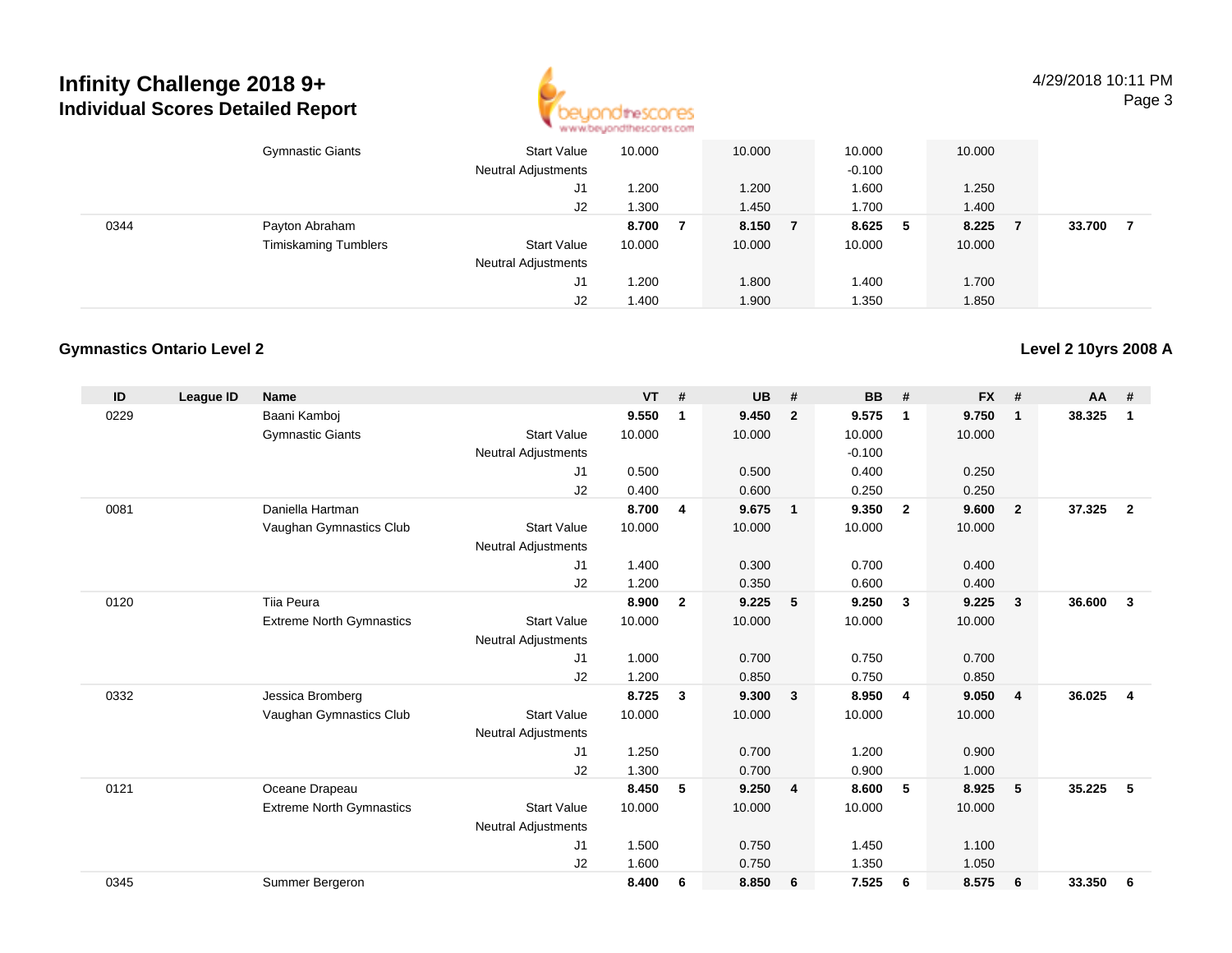

#### 4/29/2018 10:11 PMPage 4

| <b>Timiskaming Tumblers</b> | <b>Start Value</b>         | 10.000 | 10.000 | 10.000 | 10.000 |
|-----------------------------|----------------------------|--------|--------|--------|--------|
|                             | <b>Neutral Adjustments</b> |        |        |        |        |
|                             | J1                         | 006.   | 1.200  | 2.500  | 1.550  |
|                             | J2                         | .600   | .100   | 2.450  | .300   |

#### **Gymnastics Ontario Level 2**

**Level 2 10yrs 2008 B**

| ID   | League ID | <b>Name</b>                     |                            | <b>VT</b> | #            | <b>UB</b> | #              | <b>BB</b> | #                       | <b>FX</b> | #                       | AA     | #              |
|------|-----------|---------------------------------|----------------------------|-----------|--------------|-----------|----------------|-----------|-------------------------|-----------|-------------------------|--------|----------------|
| 0158 |           | Sophie Carrick                  |                            | 9.200     | $\mathbf{1}$ | 9.300     | $\overline{2}$ | 9.425     | $\overline{2}$          | 9.500     | $\mathbf{1}$            | 37.425 | $\mathbf{1}$   |
|      |           | Georgian Bay Phoenix Gymnastics | <b>Start Value</b>         | 10.000    |              | 10.000    |                | 10.000    |                         | 10.000    |                         |        |                |
|      |           |                                 | <b>Neutral Adjustments</b> |           |              |           |                |           |                         |           |                         |        |                |
|      |           |                                 | J1                         | 0.800     |              | 0.700     |                | 0.600     |                         | 0.500     |                         |        |                |
|      |           |                                 | J2                         | 0.800     |              | 0.700     |                | 0.550     |                         | 0.500     |                         |        |                |
| 0176 |           | Emma Pausner                    |                            | 8.800     | 4            | 9.325     | $\mathbf{1}$   | 9.500     | $\overline{\mathbf{1}}$ | 9.200     | $\overline{\mathbf{3}}$ | 36.825 | $\overline{2}$ |
|      |           | Georgian Bay Phoenix Gymnastics | <b>Start Value</b>         | 10.000    |              | 10.000    |                | 10.000    |                         | 10.000    |                         |        |                |
|      |           |                                 | <b>Neutral Adjustments</b> |           |              |           |                |           |                         |           |                         |        |                |
|      |           |                                 | J1                         | 1.200     |              | 0.700     |                | 0.550     |                         | 0.900     |                         |        |                |
|      |           |                                 | J2                         | 1.200     |              | 0.650     |                | 0.450     |                         | 0.700     |                         |        |                |
| 0072 |           | <b>Audrey Maxwell</b>           |                            | 8.950     | $\mathbf{2}$ | 8.500     | $\mathbf{3}$   | 9.250     | $\mathbf{3}$            | 9.300     | $\overline{2}$          | 36.000 | $\mathbf{3}$   |
|      |           | <b>Ultimate Gymnastics</b>      | <b>Start Value</b>         | 10.000    |              | 10.000    |                | 10.000    |                         | 10.000    |                         |        |                |
|      |           |                                 | <b>Neutral Adjustments</b> |           |              |           |                | $-0.100$  |                         |           |                         |        |                |
|      |           |                                 | J <sub>1</sub>             | 0.950     |              | 1.400     |                | 0.600     |                         | 0.700     |                         |        |                |
|      |           |                                 | J2                         | 1.150     |              | 1.600     |                | 0.700     |                         | 0.700     |                         |        |                |
| 0180 |           | Ryann Seaman                    |                            | 8.850     | 3            | 8.300     | 4              | 9.175     | 4                       | 9.200     | $\mathbf{3}$            | 35.525 | $\overline{4}$ |
|      |           | Georgian Bay Phoenix Gymnastics | <b>Start Value</b>         | 10.000    |              | 10.000    |                | 10.000    |                         | 10.000    |                         |        |                |
|      |           |                                 | <b>Neutral Adjustments</b> |           |              |           |                |           |                         |           |                         |        |                |
|      |           |                                 | J1                         | 1.200     |              | 1.500     |                | 0.800     |                         | 0.650     |                         |        |                |
|      |           |                                 | J2                         | 1.100     |              | 1.900     |                | 0.850     |                         | 0.950     |                         |        |                |
| 0177 |           | Samantha Brough                 |                            | 8.750     | 5            | 8.200     | 5              | 9.150     | 5                       | 9.000     | $\overline{4}$          | 35.100 | 5              |
|      |           | Georgian Bay Phoenix Gymnastics | <b>Start Value</b>         | 10.000    |              | 10.000    |                | 10.000    |                         | 10.000    |                         |        |                |
|      |           |                                 | <b>Neutral Adjustments</b> |           |              |           |                |           |                         |           |                         |        |                |
|      |           |                                 | J1                         | 1.200     |              | 1.800     |                | 0.800     |                         | 0.900     |                         |        |                |
|      |           |                                 | J2                         | 1.300     |              | 1.800     |                | 0.900     |                         | 1.100     |                         |        |                |
| 0118 |           | Meghan Ryan                     |                            | 8.350     | 6            | 8.200     | 5              | 9.150     | 5                       | 8.450     | 5                       | 34.150 | 6              |
|      |           | <b>Extreme North Gymnastics</b> | <b>Start Value</b>         | 10.000    |              | 10.000    |                | 10.000    |                         | 10.000    |                         |        |                |
|      |           |                                 | <b>Neutral Adjustments</b> |           |              |           |                | $-0.100$  |                         |           |                         |        |                |
|      |           |                                 | J1                         | 1.600     |              | 1.800     |                | 0.800     |                         | 1.700     |                         |        |                |
|      |           |                                 | J2                         | 1.700     |              | 1.800     |                | 0.700     |                         | 1.400     |                         |        |                |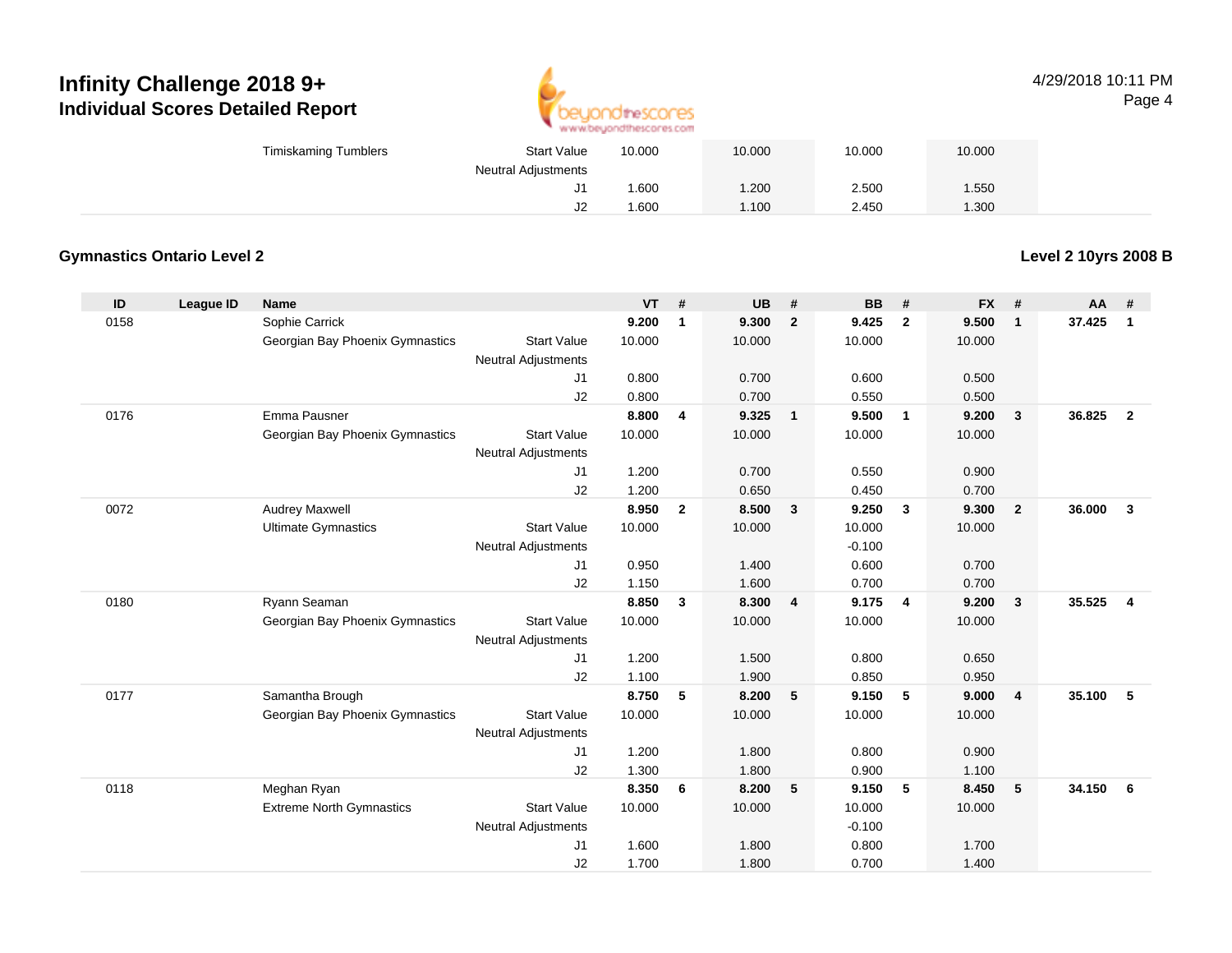

#### **Gymnastics Ontario Level 2**

**Level 2 2009 9yrs A**

| ID   | <b>League ID</b> | <b>Name</b>                     |                            | <b>VT</b> | #              | <b>UB</b> | #                       | <b>BB</b> | #                       | <b>FX</b> | #              | <b>AA</b> | #              |
|------|------------------|---------------------------------|----------------------------|-----------|----------------|-----------|-------------------------|-----------|-------------------------|-----------|----------------|-----------|----------------|
| 0157 |                  | Avery Lorentz                   |                            | 9.000     | 3              | 9.450     | $\overline{2}$          | 9.475     | $\mathbf{1}$            | 9.575     | $\mathbf{1}$   | 37.500    | $\mathbf{1}$   |
|      |                  | Georgian Bay Phoenix Gymnastics | <b>Start Value</b>         | 10.000    |                | 10.000    |                         | 10.000    |                         | 10.000    |                |           |                |
|      |                  |                                 | <b>Neutral Adjustments</b> |           |                |           |                         |           |                         |           |                |           |                |
|      |                  |                                 | J1                         | 0.950     |                | 0.550     |                         | 0.600     |                         | 0.350     |                |           |                |
|      |                  |                                 | J2                         | 1.050     |                | 0.550     |                         | 0.450     |                         | 0.500     |                |           |                |
| 0014 |                  | Natalie Duncan                  |                            | 9.300     | $\mathbf{1}$   | 9.250     | $\overline{\mathbf{3}}$ | 9.450     | $\overline{\mathbf{2}}$ | 9.425     | $\overline{2}$ | 37.425    | $\overline{2}$ |
|      |                  | Infinity Gymnastics Centre      | <b>Start Value</b>         | 10.000    |                | 10.000    |                         | 10.000    |                         | 10.000    |                |           |                |
|      |                  |                                 | <b>Neutral Adjustments</b> |           |                |           |                         |           |                         |           |                |           |                |
|      |                  |                                 | J1                         | 0.700     |                | 0.800     |                         | 0.550     |                         | 0.650     |                |           |                |
|      |                  |                                 | J2                         | 0.700     |                | 0.700     |                         | 0.550     |                         | 0.500     |                |           |                |
| 0078 |                  | Lauryn Laszkowski               |                            | 9.200     | $\overline{2}$ | 9.575     | $\overline{\mathbf{1}}$ | 9.350     | $\mathbf{3}$            | 9.275     | $\mathbf{3}$   | 37,400    | $\mathbf{3}$   |
|      |                  | Vaughan Gymnastics Club         | <b>Start Value</b>         | 10.000    |                | 10.000    |                         | 10.000    |                         | 10.000    |                |           |                |
|      |                  |                                 | <b>Neutral Adjustments</b> |           |                |           |                         |           |                         |           |                |           |                |
|      |                  |                                 | J1                         | 0.700     |                | 0.450     |                         | 0.700     |                         | 0.750     |                |           |                |
|      |                  |                                 | J2                         | 0.900     |                | 0.400     |                         | 0.600     |                         | 0.700     |                |           |                |
| 0156 |                  | <b>Claire Martin</b>            |                            | 8.925     | 4              | 9.050     | 5                       | 9.075     | 6                       | 9.250     | $\overline{4}$ | 36.300    | $\overline{4}$ |
|      |                  | Georgian Bay Phoenix Gymnastics | <b>Start Value</b>         | 10.000    |                | 10.000    |                         | 10.000    |                         | 10.000    |                |           |                |
|      |                  |                                 | <b>Neutral Adjustments</b> |           |                |           |                         | $-0.100$  |                         |           |                |           |                |
|      |                  |                                 | J1                         | 1.050     |                | 1.000     |                         | 0.900     |                         | 0.850     |                |           |                |
|      |                  |                                 | J2                         | 1.100     |                | 0.900     |                         | 0.750     |                         | 0.650     |                |           |                |
| 0213 |                  | Alexia Jones                    |                            | 8.900     | 5              | 9.150     | $\overline{4}$          | 9.150     | $\overline{4}$          | 8.750     | 6              | 35.950    | -5             |
|      |                  | <b>Gymnastic Giants</b>         | <b>Start Value</b>         | 10.000    |                | 10.000    |                         | 10.000    |                         | 10.000    |                |           |                |
|      |                  |                                 | <b>Neutral Adjustments</b> |           |                |           |                         |           |                         |           |                |           |                |
|      |                  |                                 | J1                         | 1.000     |                | 1.000     |                         | 0.800     |                         | 1.300     |                |           |                |
|      |                  |                                 | J2                         | 1.200     |                | 0.700     |                         | 0.900     |                         | 1.200     |                |           |                |
| 0067 |                  | Addison Desando                 |                            | 8.500     | 6              | 8.300     | 6                       | 9.125     | 5                       | 8.925     | 5              | 34.850    | 6              |
|      |                  | <b>Ultimate Gymnastics</b>      | <b>Start Value</b>         | 10.000    |                | 10.000    |                         | 10.000    |                         | 10.000    |                |           |                |
|      |                  |                                 | <b>Neutral Adjustments</b> |           |                |           |                         |           |                         |           |                |           |                |
|      |                  |                                 | J1                         | 1.400     |                | 1.800     |                         | 0.850     |                         | 1.050     |                |           |                |
|      |                  |                                 | J2                         | 1.600     |                | 1.600     |                         | 0.900     |                         | 1.100     |                |           |                |